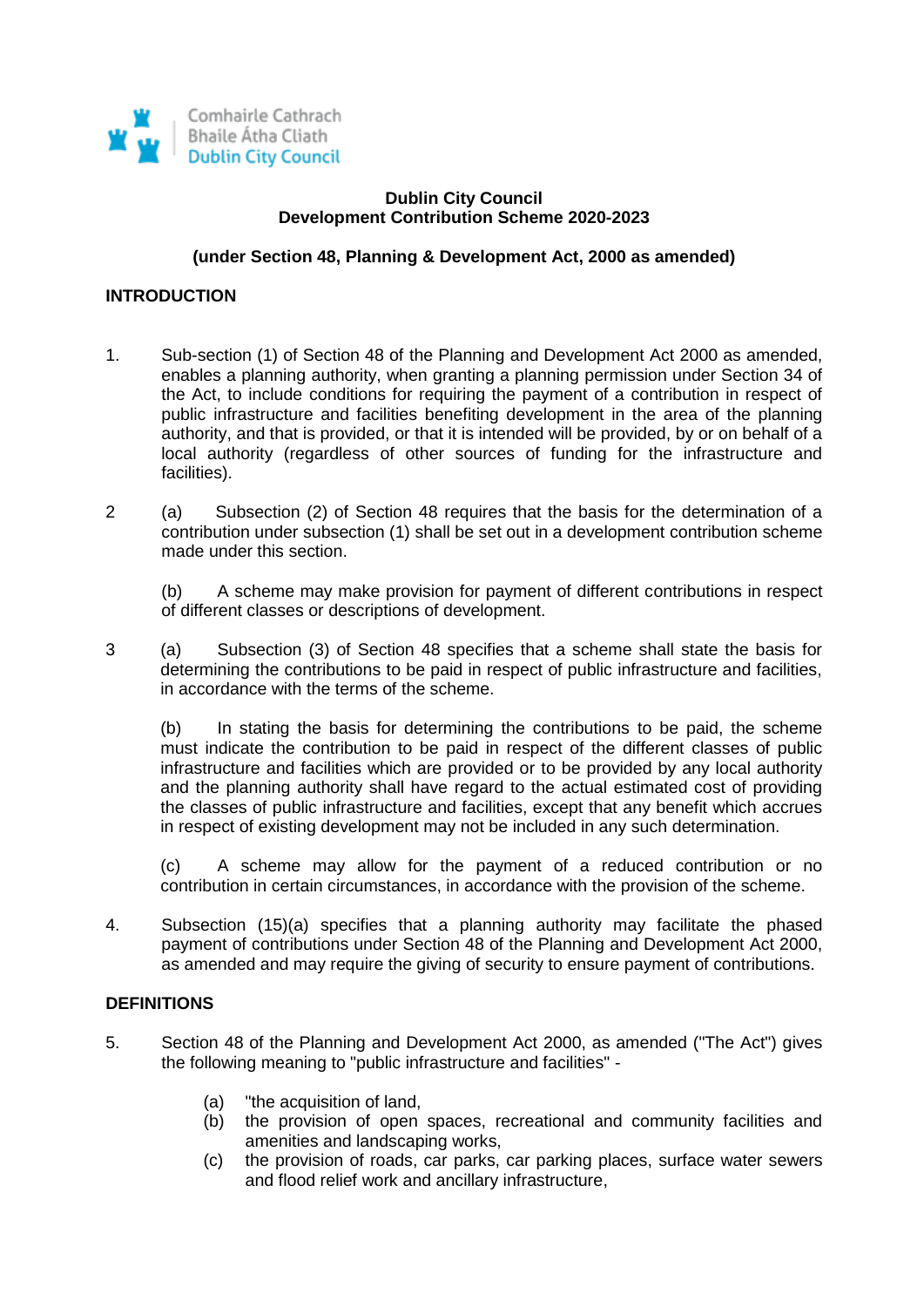- (d) the provision of bus corridors and lanes, bus interchange facilities (including car parks for these facilities) infrastructure to facilitate public transport, cycle and pedestrian facilities, and traffic calming measures,
- (e) the refurbishment, upgrading, enlargement or replacement of roads, car parks, car parking spaces, surface water sewers, flood relief work and ancillary infrastructure,
- (f) the provision of high-capacity telecommunications infrastructure, such as broadband,
- (g) the provision of school sites, and
- (h) any matters ancillary to paragraphs (a) to  $(q)$ ".

"scheme" means a development contribution scheme made under Section 48 of the Act.

# **BASIS FOR DETERMINATION OF CONTRIBUTION**

- 6. The basis for determination of a contribution under the Dublin City Council Development Contribution Scheme 2020-2023 ("the Scheme") is as follows;
	- (a) The amount of the costs which are attributable, to the five classes of public infrastructure and facilities (listed in the table at Article 9 below). These costs are given in Table A of Appendix I of this Scheme
	- (b) The aggregated floor areas in square metres of projected development, in each of the classes or descriptions of development, namely, residential and industrial/commercial. These floor areas are given in Table B of Appendix I which is annexed to this Scheme
	- (c) The development contributions payable per square metre of residential development, and of industrial/commercial development were determined upon consideration of a number of factors including:
		- Eligible costs of projects:
		- Expected quantum of development;
		- The level of existing contribution rates;

And the following:

(d) An examination of current market conditions

The result of the above analysis is shown in Article 9 of the Scheme.

# **DEVELOPMENT CONTRIBUTION SCHEME**

- 7. This Dublin City Council Development Contribution Scheme 2020 2023 ("the Scheme") is made under Section 48 of the Planning and Development Act 2000, as amended ("the Act").
- 8. Under the Scheme, Dublin City Council will, when granting a planning permission under Section 34 of the Act, include conditions for requiring the payment of a contribution (the amount of which is indicated below under the heading Level of Contribution) in respect of public infrastructure and facilities benefiting development in the City and that is provided, or that it is intended will be provided, by or on behalf of Dublin City Council (regardless of other sources of funding for the infrastructure and facilities).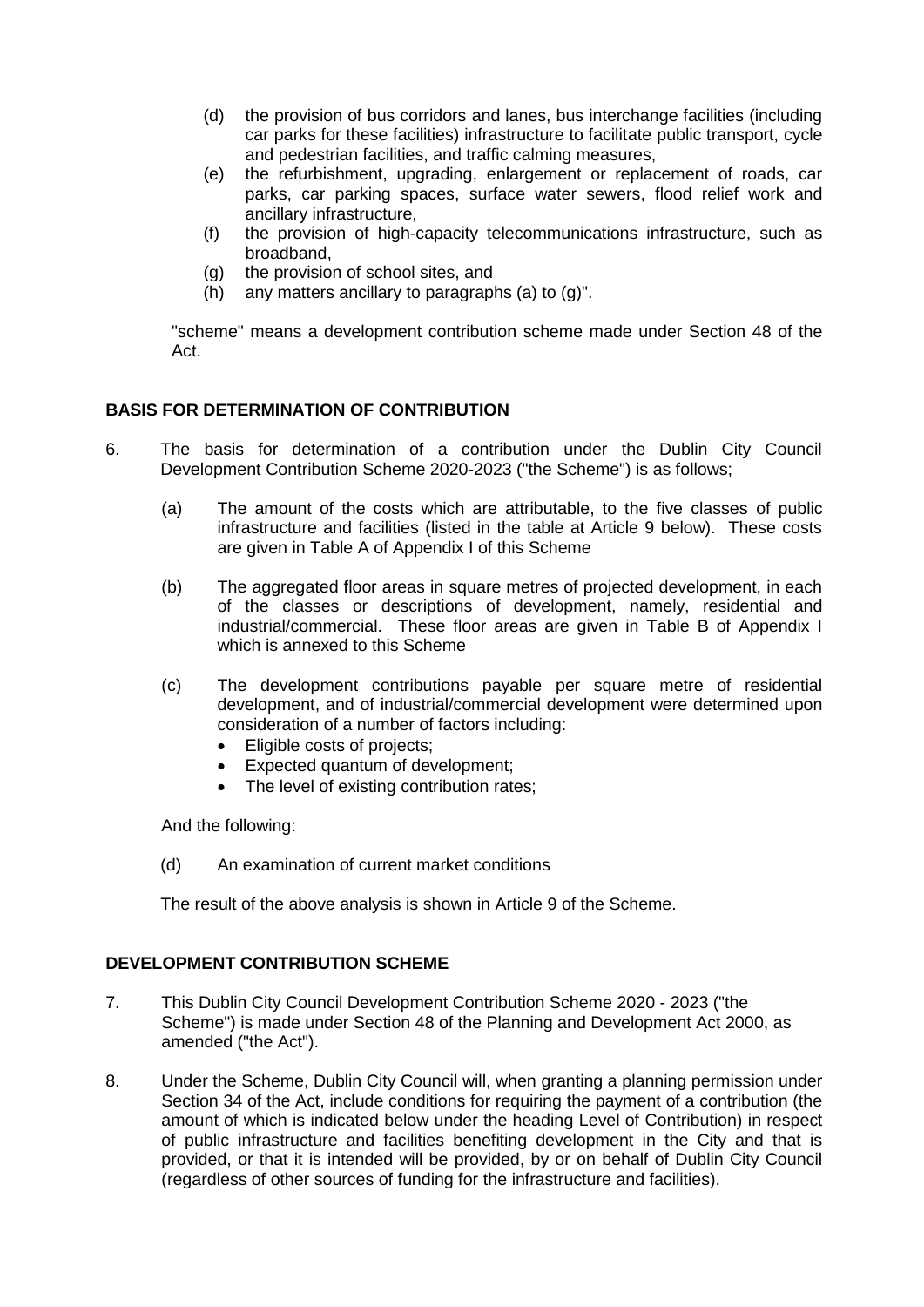# **LEVEL OF CONTRIBUTION**

9. Under the Scheme, the contributions to be paid (except where no contribution or a reduced contribution applies) in respect of the different classes of public infrastructure and facilities are as follows:-

| <b>Class of Public Infrastructural</b><br><b>Development</b> | $\epsilon$ per square metre<br>of Residential<br><b>Development</b> | $\epsilon$ per square metre of<br>Industrial/<br><b>Commercial</b><br><b>Development</b> |
|--------------------------------------------------------------|---------------------------------------------------------------------|------------------------------------------------------------------------------------------|
| Class 1:                                                     |                                                                     |                                                                                          |
| Roads infrastructure & facilities                            | €27.85                                                              | €29.03                                                                                   |
| Class 2:                                                     |                                                                     |                                                                                          |
| Drainage (surface water/flooding)                            |                                                                     | €4.80                                                                                    |
| infrastructure & facilities                                  | €4.60                                                               |                                                                                          |
| Class 3:                                                     | €15.38                                                              | €16.03                                                                                   |
| Parks and open space facilities                              |                                                                     |                                                                                          |
| Class $4:$                                                   | €20.23                                                              | €21.08                                                                                   |
| Community facilities & amenities                             |                                                                     |                                                                                          |
| Class 5:                                                     |                                                                     |                                                                                          |
| Urban regeneration facilities & amenities                    | €24.04                                                              | €25.06                                                                                   |
| <b>Total of Contributions Payable</b>                        | €92.10                                                              | €96.00                                                                                   |

**Note 1:** This Scheme is effective in respect of Planning Applications lodged with Dublin City Council from the 1st of April 2020, where a development contribution is applicable under this Scheme. This Scheme is also effective in respect of existing permissions granted before this date which have not yet commenced.

The above rates shall be fixed from 1st April 2020 to 31st December 2021. Consideration may be given to applying indexation to the rates of contribution effective from 1st January 2022 in consideration of the SCSI Construction Tender Price Index.

**Note 2:** With the exception of ancillary non-residential surface car parking, the floor area of proposed development shall be calculated as the gross floor area. This means the area ascertained by the internal measurement of the floorspace on each floor of a building (including internal walls and partitions) and including mezzanine floors. In the case of multiunit residential buildings, only the gross floor area of each residential unit will be included.

**Note 3:** New extensions to existing developments, including domestic extensions, will be charged at the above rates subject to circumstances where no contribution or a reduced contribution apply as per below.

## **CONTRIBUTION IN LIEU OF PUBLIC OPEN SPACE**

10. The Dublin City Development Plan provides the discretion to the Council to determine a financial contribution in lieu of all or part of the public open space requirement for a particular development. The Plan provides that in the event of the planning authority considering a site to be too small or inappropriate to fulfill Dublin City Development Plan requirements for public open space provision a financial contribution of €4,000 per unit towards provision of or improvements to a park and/or enhancement of amenities in the area in line with the City's Park Strategy shall be required.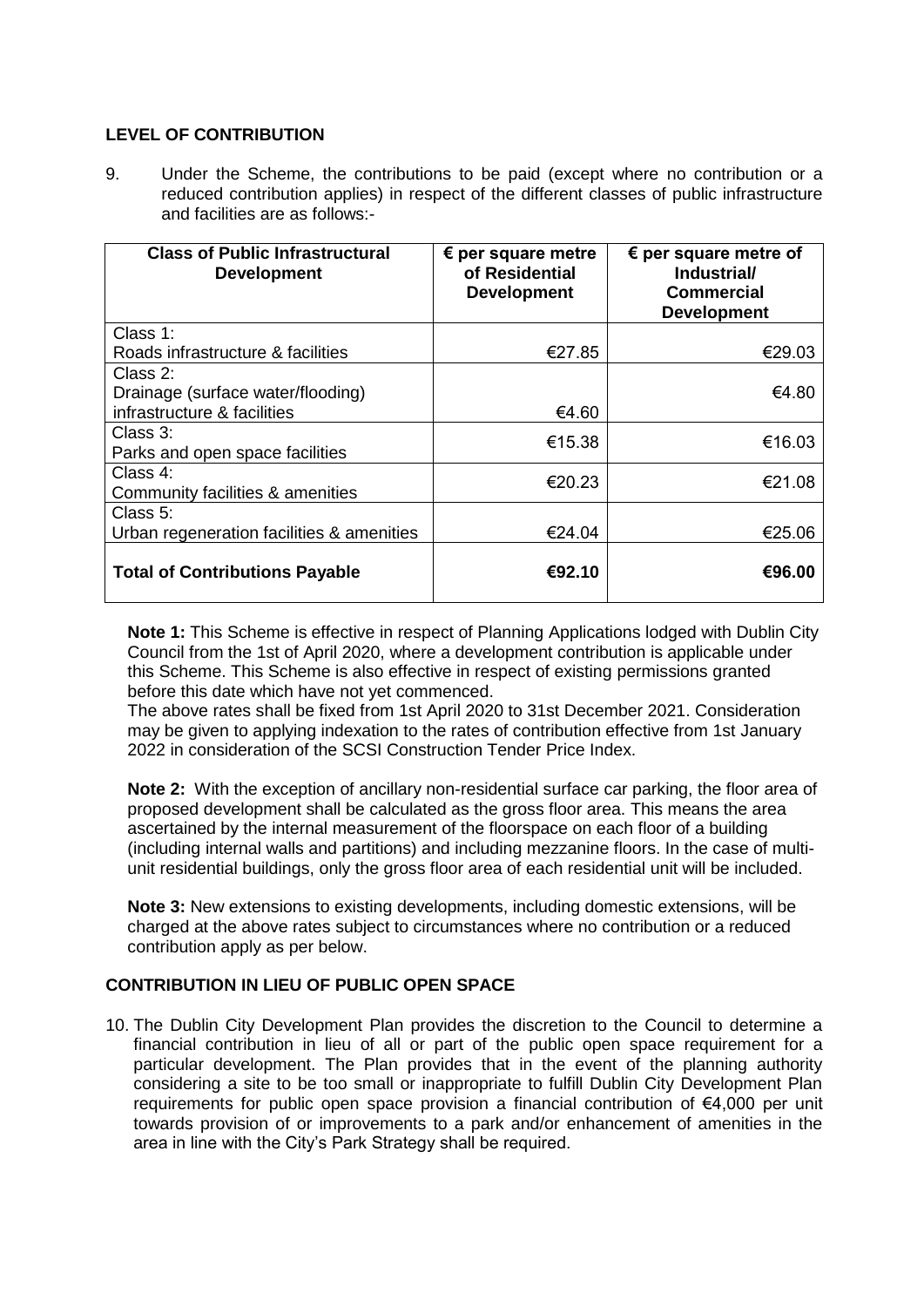# **CIRCUMSTANCES WHERE NO CONTRIBUTION OR A REDUCED CONTRIBUTION APPLY:**

- 11. **The following development will not be required to pay development contributions under the Scheme:**
- Change of use from one commercial use to another. Any net additional floorspace will be charged at the commercial rate;
- The first 40sq metres of extensions to a residential development (subsequent extensions or extensions over and above 40 square metres will be charged at the residential rate per square metre):
- Development in receipt of a disabled persons' grant;
- Social & Affordable housing units, including;
	- $\circ$  those which are provided in accordance with an agreement made under Part V of the Planning and Development Act (as amended)
	- $\circ$  those which are provided by a voluntary or co-operative housing body, which is recognised as such by the Council
	- $\circ$  those made available under the Council's Scheme of Priority for Affordable Dwelling Purchase Arrangements under Section 85 of the Housing (Miscellaneous Provisions) Act 2009 as amended and Housing (Miscellaneous Provisions) Act 2009 (Part 5) Regulations 2019 (S.I. No.81 of 2019);
- Non-fee paying primary schools and secondary schools;
- Not-for-profit, community-run childcare facilities;
- Development to be used for social, recreational or religious purposes and not to be used for profit or gain:
- Development to be used as a workshop, training facility, hostel or other accommodation specifically for persons with disabilities and not to be used for profit or gain;
- The non-built elements of recreational facilities (eg. Playing pitches, golf courses);
- Works to, and change of use from commercial to residential use to, of buildings included in the Record of Protected Structures. Protected Structure refers to the actual structure(s) and does not include development within its curtilage;
- Ancillary uncovered surface car parking;
- Residential ancillary car parking;
- Masts and antennae, dish and other apparatus/equipment for communication purposes that form part of the National Broadband Scheme (NBS) as defined by the Department of Communication, Energy and Natural Resources (DCENR);
- Renewable Energy (RE) development with a capacity up to 0.5MW will be exempt. Larger capacity RE development will be charged at  $\epsilon$ 1,000 per each 0.1MW above an installed capacity of 0.5MW.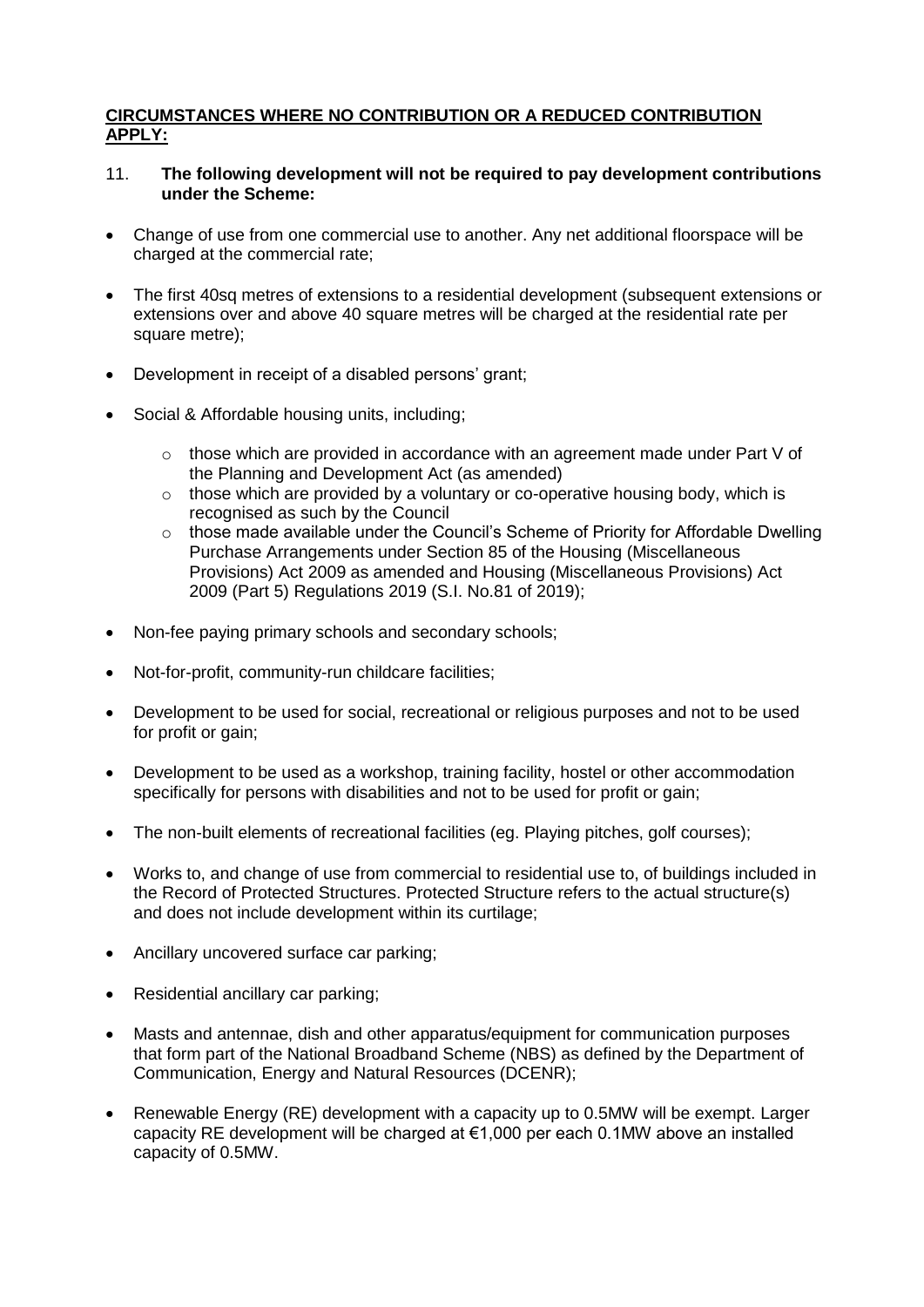## 12. **The following development will be liable for a reduced rate of development contributions under the Scheme:**

- Where an applicant is granted permission to demolish in part or in full an existing building and replace with another, then the development contribution payable is to be charged on the net additional floorspace created;
- In the case of a change of use from residential use to commercial and vice versa, development contributions will be calculated at 50% of the applicable rate. Where development contributions under a Section 48 Scheme were paid in respect of the former use, the contribution payable on the new proposal will be net of the quantum of development previously paid for. The Development Contribution Scheme does not provide for any rebate or refund in this regard. Agents/applicants should provide evidence of prior payment at application stage in order to expedite assessment and avail of this provision;
- In the case of works to or change of use from residential to commercial use, of buildings included in the Record of Protected Structures development contributions will be calculated at 25% of the applicable rate. Protected Structure refers to the actual structure(s) and does not include development within its curtilage. Where development contributions under a Section 48 Scheme were paid in respect of the former use, the contribution payable on the new proposal will be net of the quantum of development previously paid for. The Development Contribution Scheme does not provide for any rebate or refund in this regard. Agents/applicants should provide evidence of prior payment at application stage in order to expedite assessment and avail of this provision;
- Permissions for minor extensions to Protected Structures shall be calculated at 50% of the applicable rate of contribution. For the purposes of this Scheme, minor extension is defined as a new extension which is no greater than 50% of the extent of the total floorspace of the Protected Structure. Protected Structure refers to the actual structure(s) and does not include development within its curtilage;
- Open storage/hard surface commercial space development, other than car parking, shall be liable for development contributions at one third of the commercial rate;
- Ancillary non-surface, non-residential car parking will be calculated at 50% of the applicable rate of contribution;
- Ancillary undercroft car parking will be calculated at 50% of the applicable rate of contribution;
- Temporary permissions shall be liable for development contributions at one-third of the applicable rate of contribution. Further temporary permissions granted for the same development will not be charged provided they are granted within 5 years from the expiry date of the original temporary grant of permission (a maximum of one such additional temporary permission will apply). In cases where a subsequent full planning permission is granted for the same development the contribution payable on the new proposal will be net of the amount already paid.
- 13. **No reductions in whole or in part shall apply to permissions for retention of development.**
- 14. **For clarification purposes, the following development will be required to pay development contributions;**
	- o **Third level educational institutions and student accommodation**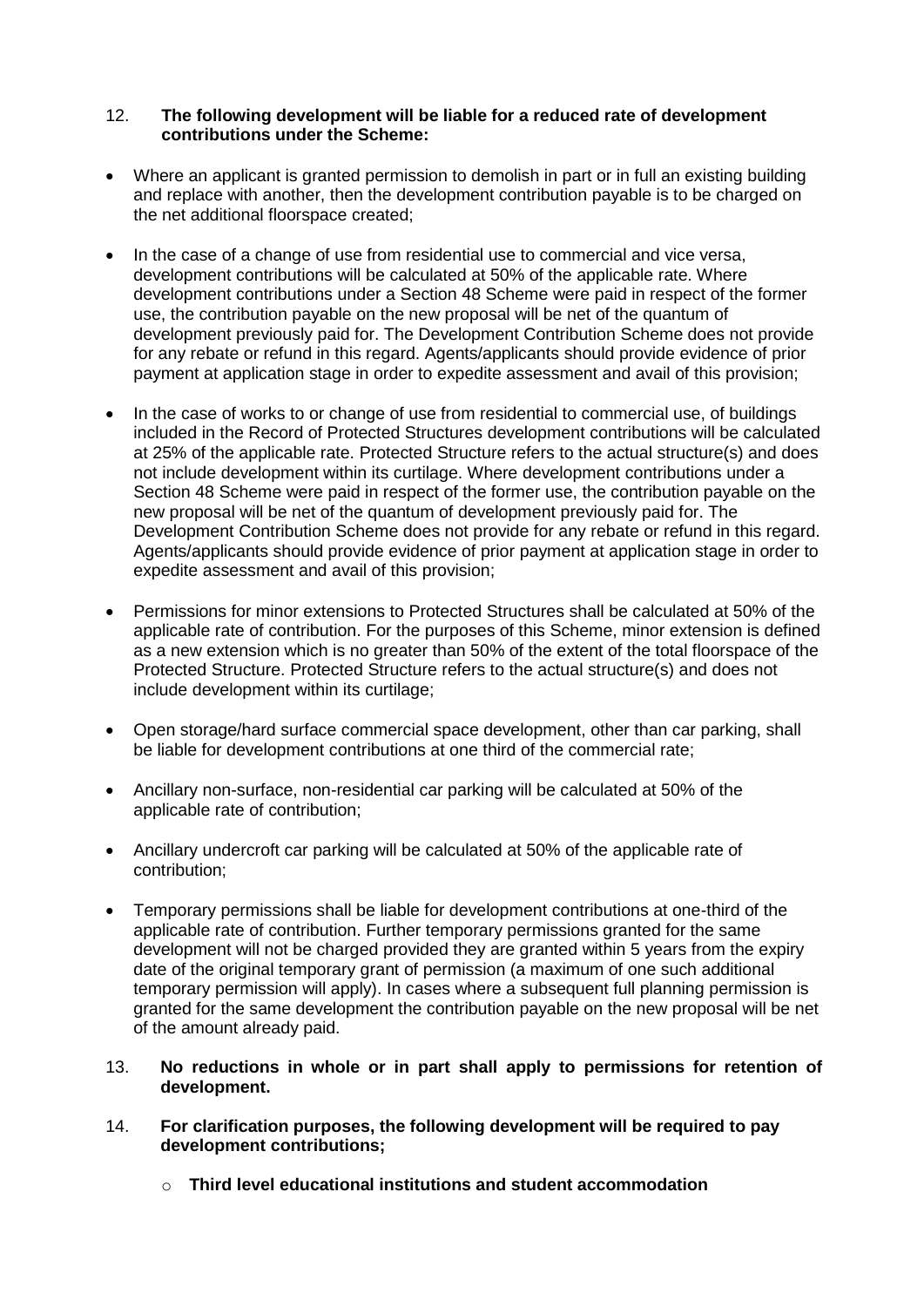- o **Fee paying schools**
- o **Hospitals, medical facilities, primary care centres and similar developments including any ancillary buildings**

#### **PAYMENT OF CONTRIBUTION**

- 15. Conditions requiring payment of the contributions provided for in the Scheme will be imposed in all decisions to grant planning permissions made following the making of the Scheme by the Council. The operative date of the scheme is from 1<sup>st</sup> April 2020.
- 16. The contributions under the Scheme shall be payable prior to commencement of development or as otherwise agreed by the Council. Contributions shall be payable at the rate pertaining to the year in which implementation of the planning permission is commenced, as provided for in the Note I to the table at Article 9 above.
- 17. The Council may facilitate the phased payment of contributions payable under the Scheme, and the Council may require the giving of security to ensure payment of contributions.
- 18. The Council, in accordance with statutory powers, may recover as a simple contract debt in a court of competent jurisdiction any contribution (including interest and legal costs) due to it under the terms of this scheme. Furthermore, the Council may instigate enforcement action under the Planning and Development Act, 2000 as amended in respect of unpaid development contributions and all associated costs and fees.
- 19. Where applicable, connections to drainage (surface water) services will be denied at commencement of development where the development contribution has not been paid in full or paid in part in an agreed installment plan. The development contribution is required for capital expenditure and therefore costs incurred for such matters as connections to such services are not included in the development contribution and are subject to separate connection fees.

## **APPEAL TO AN BORD PLEANÁLA ("the Board")**

20. An appeal may be brought to the Board where the applicant for planning permission under Section 34 of the Act considers that the terms of the Scheme have not been properly applied in respect of any conditions laid down by the Council.

## **REVIEW OF SCHEME**

21. The Scheme may be reviewed from time to time by the Council having regard to circumstances prevailing at the time. After a review of the Scheme, a new Scheme may be made. The Scheme is effective from 1<sup>st</sup> April 2020 until 31<sup>st</sup> March 2023 unless a new scheme is made in the interim.

#### **SPECIAL DEVELOPMENT CONTRIBUTIONS**

A special development contribution may be imposed under Section 48 of the Act where exceptional costs not covered by the Dublin City Council Development Contribution Scheme 2020 - 2023 are incurred by the Council in the provision of a specific public infrastructure or facility. (The particular works will be specified in the planning conditions when special development contributions are levied). Only developments that will benefit from the public infrastructure or facility in question will be liable to pay the special development contribution. Conditions imposing special contributions may be appealed to An Bord Pleanála.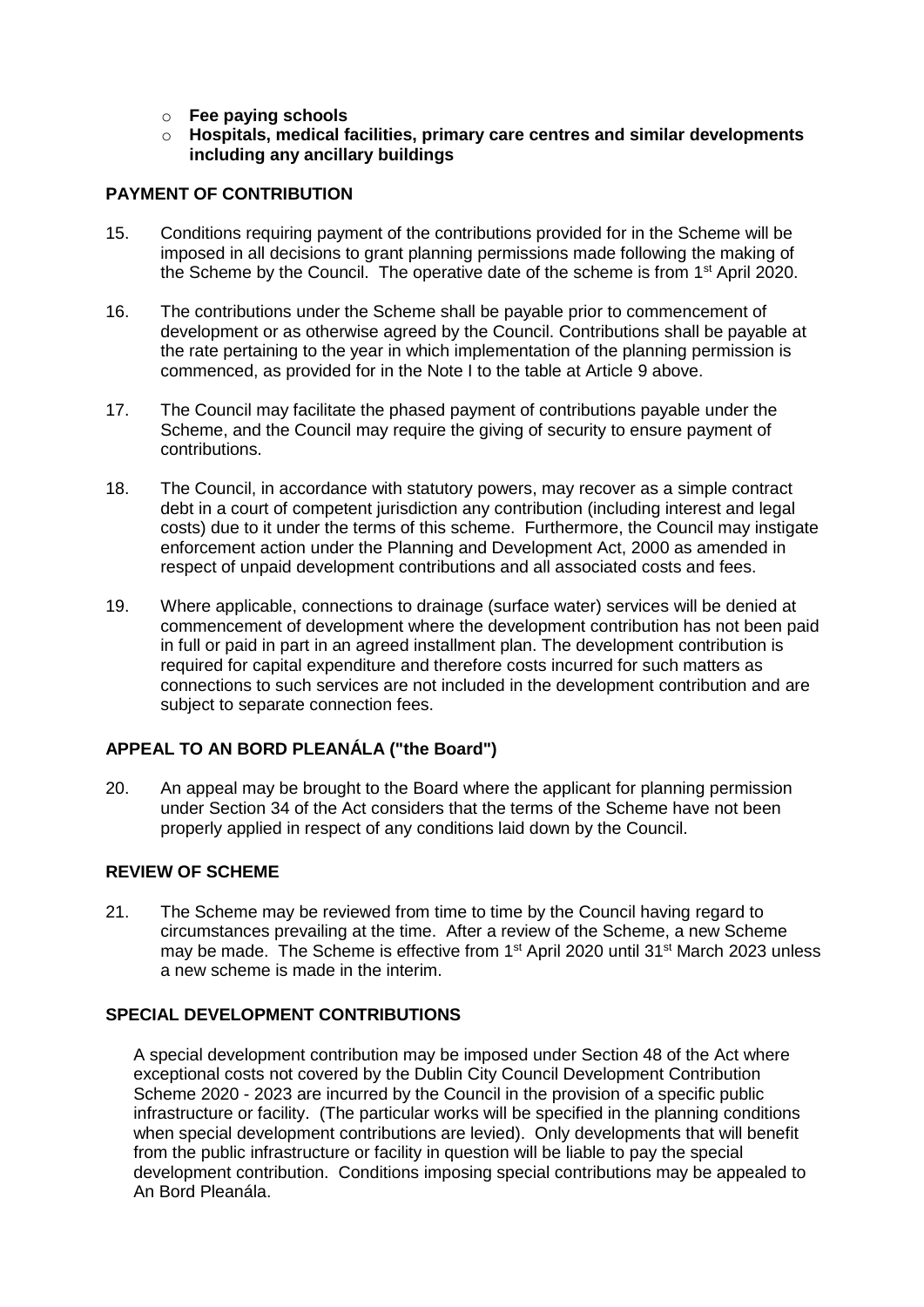# **APPENDIX I**

# **TABLE A: COSTS INCLUDED IN SCHEME**

Costs attributable in the lifetime of the scheme to the classes of infrastructure and facilities:-

|                                    | <b>Eligible Costs</b> | % Contributions<br><b>Allocated</b> | <b>Contributions</b><br><b>Allocated</b> |
|------------------------------------|-----------------------|-------------------------------------|------------------------------------------|
| Class 1: Roads infrastructure &    |                       |                                     |                                          |
| facilities                         | €83.5m                | 30.24%                              | €42.8m                                   |
| Class 2: Drainage (surface         |                       |                                     |                                          |
| water) infrastructure & facilities | €40.4m                | 5.00%                               | €7.1m                                    |
| Class 3: Parks & open space        |                       |                                     |                                          |
| facilities & amenities             | €32.8m                | 16.70%                              | €23.6m                                   |
| Class 4: Community facilities &    |                       |                                     |                                          |
| amenities                          | €47.4m                | 21.96%                              | €31.1m                                   |
| Class 5: Urban regeneration        |                       |                                     |                                          |
| facilities & amenities             | €72.1m                | 26.10%                              | €36.9m                                   |
| included<br>Total<br>costs<br>in   |                       |                                     |                                          |
| <b>Scheme</b>                      | €276.2m               | 100%                                | €141.5m                                  |

# **TABLE B – PROJECTED DEVELOPMENT**

Units of projected residential development and projected industrial/commercial development:-

| <b>Residential</b>                 | <b>Industrial/Commercial</b> |
|------------------------------------|------------------------------|
| 7,500 units*<br>$(650,000$ sqm $)$ | 850,000 sqm                  |

\*excludes social housing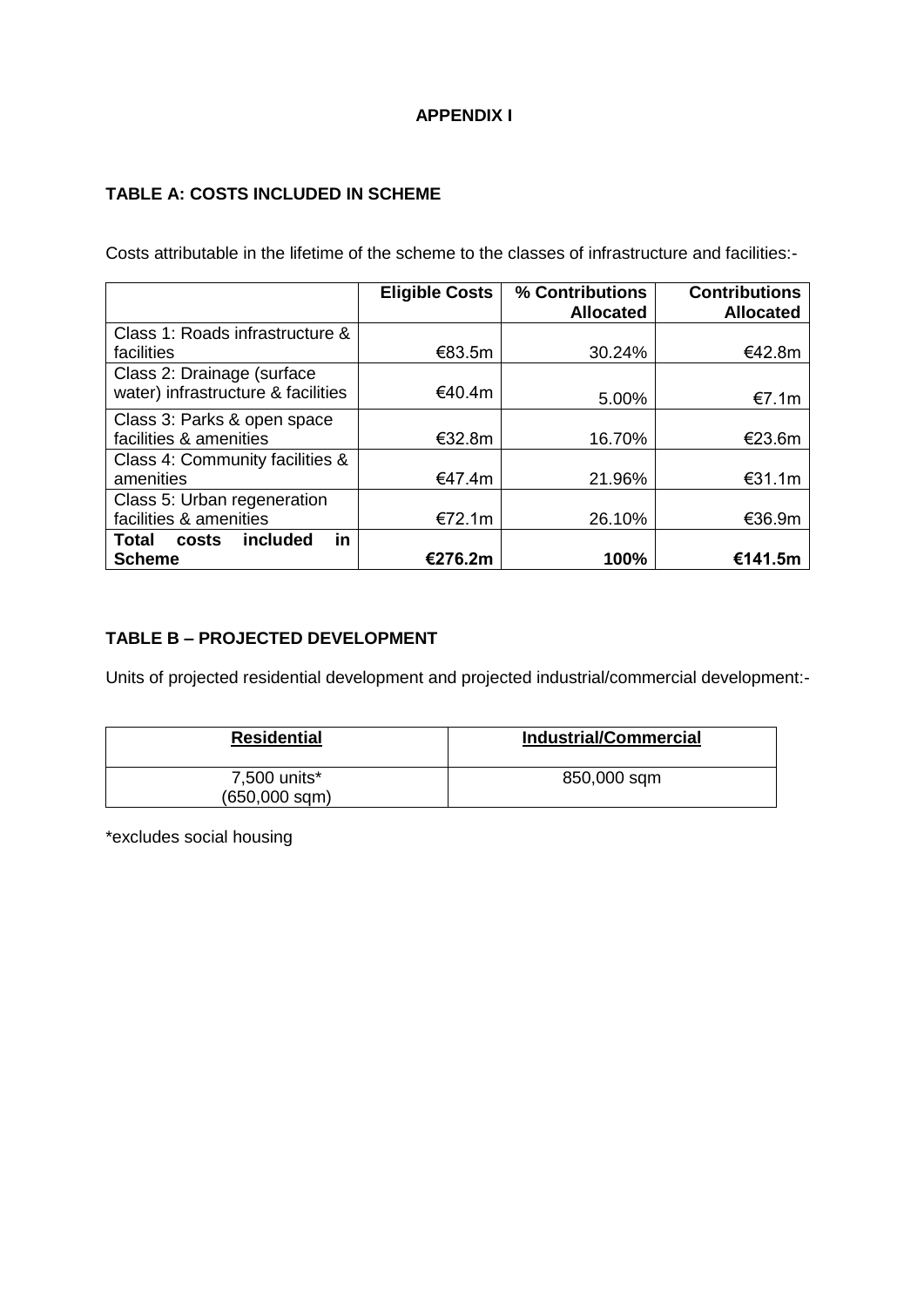# **APPENDIX II – PROJECT LISTS**

| Class 1        | <b>Roads</b>                                                           |
|----------------|------------------------------------------------------------------------|
| 1              | DODDER BRIDGE GRAND CANAL DOCKS                                        |
| $\overline{2}$ | <b>BULBUTCHER LANE</b>                                                 |
| 3              | <b>BALLYMUN SILLOGUE INFRASTRUCTURE</b>                                |
| 4              | BELMAYNE MAIN ST. & BELMAYNE AVE. SCHEME                               |
| 5              | ST MARGARETS LINK ROAD                                                 |
| 6              | REFURBISHMENT OF FOOTPATHS                                             |
| 7              | REFURBISHMENT OF CARRIAGEWAYS                                          |
| 8              | <b>BLOODSTONEY BRIDGE</b>                                              |
| 9              | POINT PEDESTRIAN AND CYCLING BRIDGE                                    |
| 10             | LED IMPROVEMENT SCHEME                                                 |
| 11             | <b>OVERHEAD NETWORK UPGRADE</b>                                        |
| 12             | LIGHTING INFRASTRUCTURE UPGRDE PROJECT                                 |
| 13             | TOM CLARKE BRIDGE UPGRADE                                              |
| 14             | <b>GRAFTON STREET QUARTER</b>                                          |
| 15             | DUKE STREET/ANNE STREETANNE STREET                                     |
| 16             | <b>CLARENDON STREET</b>                                                |
| 17             | LIFFEY STREET IMPROVEMENTS                                             |
| 18             | <b>MARY'S STREET IMPROVEMENTS</b>                                      |
| 19             | CASTLE STREET NEW PEDESTRIAN CROSSING                                  |
| 20             | <b>CLARENDON ROW</b>                                                   |
| 21             | <b>SUFFOLK STREET</b>                                                  |
| Class 2        | Drainage(surface water) infrastructure and facilities                  |
| 1              | DUBLIN FLOOD EARLY WARNING SYSTEM                                      |
| 2              | S2S PHASE ONE- SUTTON TO LIFFEY                                        |
| 3              | S2S PHASE TWO - LIFFEY TO SANDYMOUNT                                   |
| 4              | FLOODING EMERGENCY WORKS & FLOOD DEFENCE REPAIRS                       |
| 5              | CLONTARF FLOOD DEFENCE PROJECT                                         |
| 6              | <b>IMPLEMENTING FLOOD RESILIEN CITY OUTCOMES</b>                       |
| 7              | LOWER RIVER DODDER FLOOD ALLEVIATION SCHEME PHASE 2 AND 3              |
| 8              | CAMPSHIRES FLOOD PROTECTION PROJECT                                    |
| 9              | RIVER WAD - CLANMOYLE ROAD FLOOD ALLEVIATION SCHEME                    |
| 10             | RIVER PODDLE FLOOD ALLEVIATION SCHEME                                  |
| 11             | <b>FOOD ALLEVIATION FLEET</b>                                          |
| 12             | CULVERT IMPROVEMENT WORKS SCREEN UPGRADE WORKS                         |
| 13             | WATER FRAMEWORK DIRECTIVE (WFD) OFFICE                                 |
| 14             | SURFACE WATER ASSET MANAGEMENT SYSTEM                                  |
| 15             | <b>GRAND CANAL BASIN</b>                                               |
| 16             | SANTRY RIVER FLOOD PROTECTION PHASE2                                   |
| 17             | SURFACE WATER NETWORK IMPROVEMENT WORKS                                |
| 18             | SUSTAINABLE DRAINAGE PROJECTS (Wetlands, Swales, Green Infrastructure) |
| 19             | SMALL STREAM IMPROVEMENT WORKS/RECOMMENDATIONS IN GDSDS                |
| 20             | FLOOD DEFENCE INSPECTION SCHEME                                        |
| <b>n</b>       |                                                                        |

SOUTH CAMPSHIRES - SDZ PROJECT SIR JOHN ROGERSONS QUAY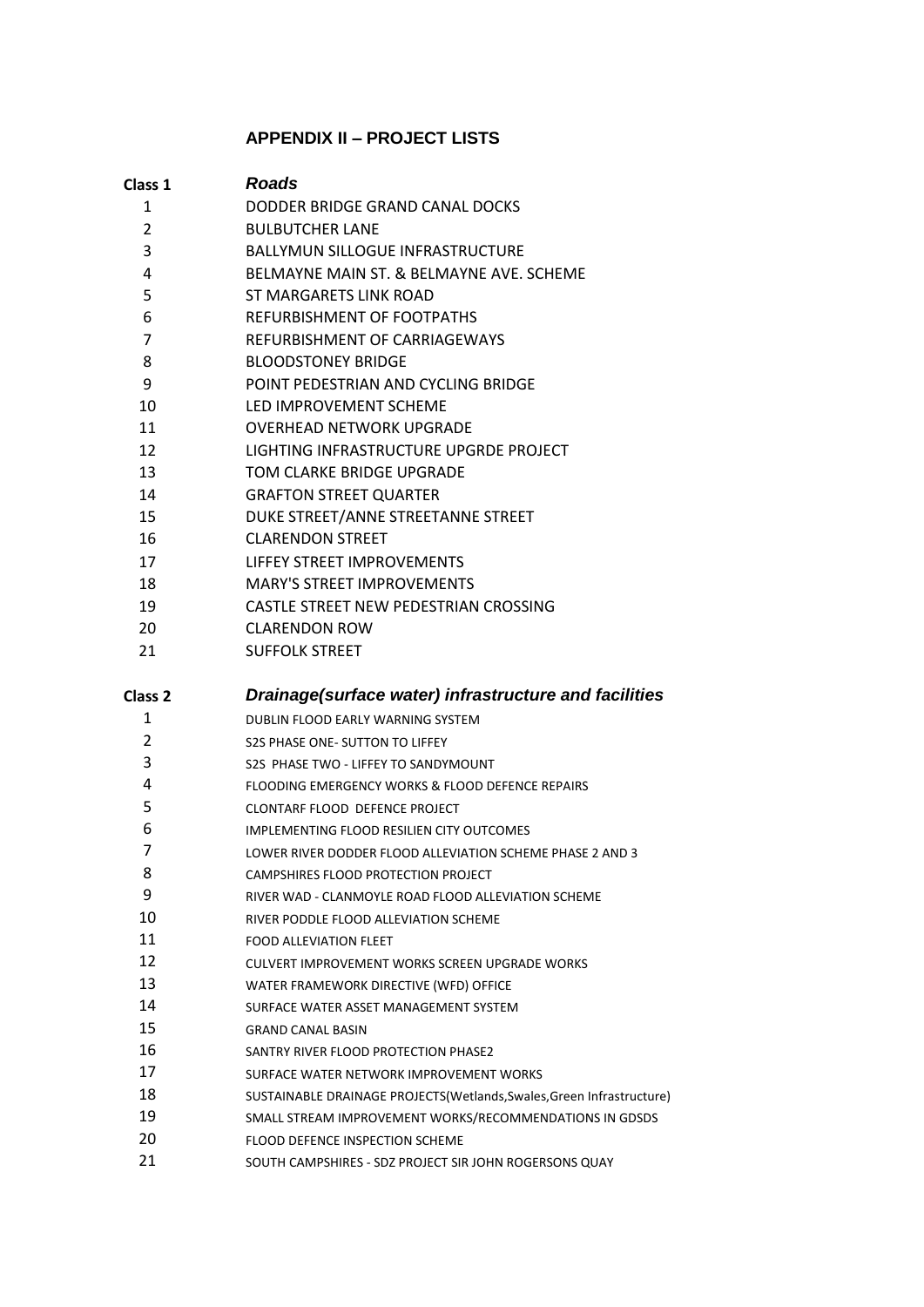| Class 3 | Parks & open space facilities & amenities               |
|---------|---------------------------------------------------------|
| 1       | ST ANNES PARK                                           |
| 2       | <b>PARKS PLAYGROUNDS</b>                                |
| 3       | <b>BULL ISLAND</b>                                      |
| 4       | <b>MOUNTJOY SQUARE CONSERVATION PLAN</b>                |
| 5       | <b>MERRION SQUARE CONSERVATION PLAN</b>                 |
| 6       | COMMUNITY PARK IMPROVEMENT PROGRAMME                    |
| 7       | <b>CONSERVATION WORKS</b>                               |
| 8       | LIFFEY VALLEY/LIFE VALE                                 |
| 9       | DEPOT IMPROVEMENT PROGRAMME                             |
| 10      | <b>BUSHY PARK TEAROOMS</b>                              |
| 11      | DUBLIN BAY DISCOVERY CENTRE - BULL ISLAND               |
| 12      | <b>PUBLIC SCULPTURE</b>                                 |
| 13      | <b>MERRION SQUARE TEA ROOMS</b>                         |
| 14      | <b>FAIRVIEW PARK TEA ROOMS &amp; COMMUNITY FACILITY</b> |
| 15      | <b>PEACE GARDEN</b>                                     |
| 16      | <b>BLESSINGTON STREET BASIN TEAROOMS</b>                |
| 17      | ST. JAMES WALK LINEAR PARK                              |
| 18      | PEOPLES PARK BALLYFERMOT                                |
| 19      | <b>HERBERT PARK CONSERVATION PLAN</b>                   |
| 20      | JOHNSTOWN PARK DEPOT                                    |
| 21      | EAMONN CEANNT DEPOT                                     |
| 22      | <b>PALMERSTOWN PARK</b>                                 |
| 23      | SANDYMOUNT                                              |
| 24      | <b>BLECAMP PARK DEPOT</b>                               |
| 25      | STARDUST PARK UPGRADE                                   |
| 26      | KILDONAN PARK                                           |
| 27      | <b>CHERRY ORCHARD PARK</b>                              |
| 28      | ST. TERESA GARDENS                                      |
| 29      | LE FANU PARK PAVILLION UPGRADE                          |
| 30      | SCG LIFFEY VALLEY/DONORE HARRIERS FLOODLIGHTS           |
| Class 4 | <b>Community facility &amp; amenities</b>               |
| 1       | COMMUNITY RECREATION CENTRES PROGRAMME OF WORKS         |
| 2       | NORTHSIDE SWIMMING POOL EXTENSION                       |
| 3       | <b>BALLYFERMOT LEISURE CENTRE GYM EXTENSION</b>         |
| 4       | BALLYFERMOT LEISURE CENTRE ALL-WEATHER PITCH UPGRADE    |
| 5       | <b>IRISHTOWN STADIUM IMPROVEMENTS</b>                   |
| 6       | ENERGY MANAGEMENT PROGRAMME                             |
| 7       | REPLACE GYM EQUIPMENT AT CLOGHER ROAD AND INCHICORE     |
| 8       | REFURBISHMENT OF BALLYMUN SPORTS & FITNESS CENTRE       |
| 9       | UPGRADE CHANGING AREA COOLOCK POOL                      |
| 10      | EXTENSION TO GLIN ROAD SPORTS HALL & BOXING CLUB        |
| 11      | MUNICIPAL ROWING CENTRE EXTENSION                       |
| 12      | AUGHRIM STREET SPORTS HALL EXTENSION                    |
| 13      | CLONTARF 11 ASIDE ALL WEATHER PITCH CARPET              |
| 14      | POPPINTREE PLAYGROUND/PITCH/CCTV                        |
| 15      | KILMORE RECREATION CENTRE                               |
| 16      | DARNDALE RECREATION CENTRE                              |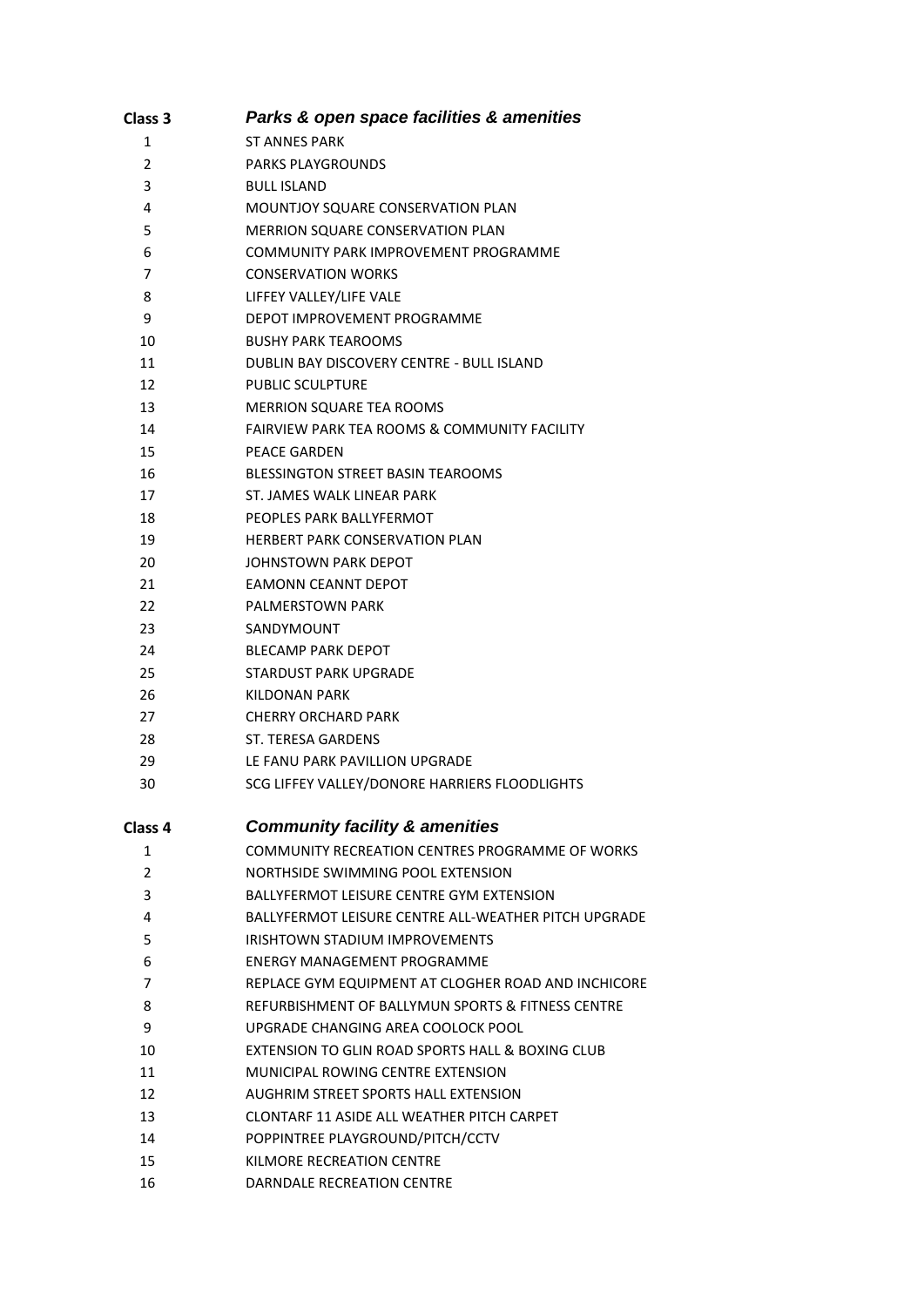- EASTWALL RECREATION CENTRE & PLAYGROUD
- ST.CATHERINES SPORTS & COMMUNITY CENTRE
- GLOUSTER STREET COMMUNITY CENTRE
- 20 INCHICORE LIBRARY REFURBISHEMENT
- LIBRARIES PROGRAMME OF WORKS
- FINGLAS LIBRARY RELOCATION
- COOLOCK LIBRARY REFURBISHMENT
- THE CONNECTED LIBRARY
- HUGH LANE GALLERY REFURBISHMENT
- MARINO LIBRARY ACCESS
- TERENURE LIBRARY REDEVELOPMENT
- RINGSEND LIBRARY REDEVELOPMENT
- Upgrade of Community Facilities
- Community Facilities Plan
- Cornamona Housing Development
- Lower Dominic Street

|--|

## **Urban Regeneration facilities & amenities**

| 1              | Library Square                               |
|----------------|----------------------------------------------|
| $\overline{2}$ | Cambridge Road                               |
| 3              | Re-imagine D1                                |
| 4              | Ballyfermot Civic Investment Programme       |
| 5              | Crumlin Village Environmental                |
| 6              | <b>Francis Street</b>                        |
| 7              | Newmarket Square                             |
| 8              | Dolphins Barn Environmental Protection       |
| 9              | Cork Street Environmental Improvement Scheme |
| 10             | <b>Meath Street Public Realm</b>             |
| 11             | <b>Vicar Street</b>                          |
| 12             | Public Realm Projects < €100k                |
| 13             | <b>College Green Plaza</b>                   |
| 14             | <b>Suffolk Street</b>                        |
| 15             | <b>Grafton Street Plaza</b>                  |
| 16             | <b>Temple Bar Square</b>                     |
| 17             | Docklands Georges Dock Facility              |
| 18             | 3 & 4 Henrietta Street                       |
| 19             | Docklands Public Realm                       |
| 20             | Dorset Street Fire Station                   |
| 21             | Markets Refurb Phase II A                    |
| 22             | Wayfinding scheme                            |
| 23             | St. Lukes                                    |
| 24             | Markets Refurb Phase II A                    |
| 25             | 41 Parnell Square                            |
| 26             | <b>30 North Frederick Street</b>             |
| 27             | DEVELOPMENT OF DALYMOUNT PARK                |
| 28             | LE FANU PARK SKATE/BMX AND PLAYPARK          |
| 29             | <b>WOLFE TONE PARK REFURBISHMENT</b>         |
| 30             | PUBLIC REALM - MINOR WORKS                   |
| 31             | <b>GREEN INFRASTRUCTURE PILOT PROJECTS</b>   |
|                |                                              |